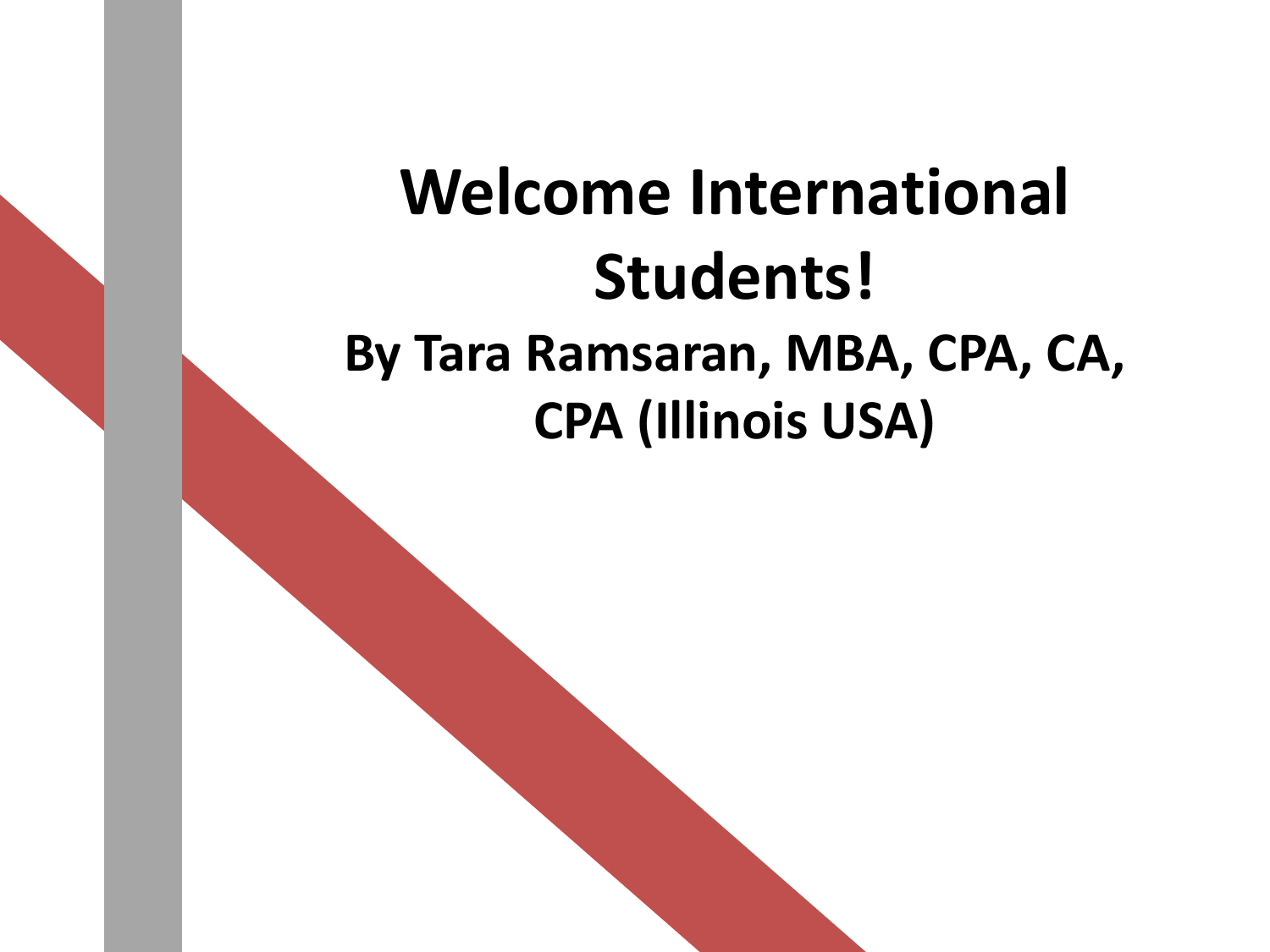#### **Who Must File A Canadian Tax Return?**

- Every person **RESIDENT** in Canada during the year
- Anyone who **lives in Canada** or who stays here for **>183 days** in a year
- **Citizenship is irrelevant.**
- **Tax treaty** with your country of birth will prevent **double taxation**

*FAQWhat happens if I don't file?*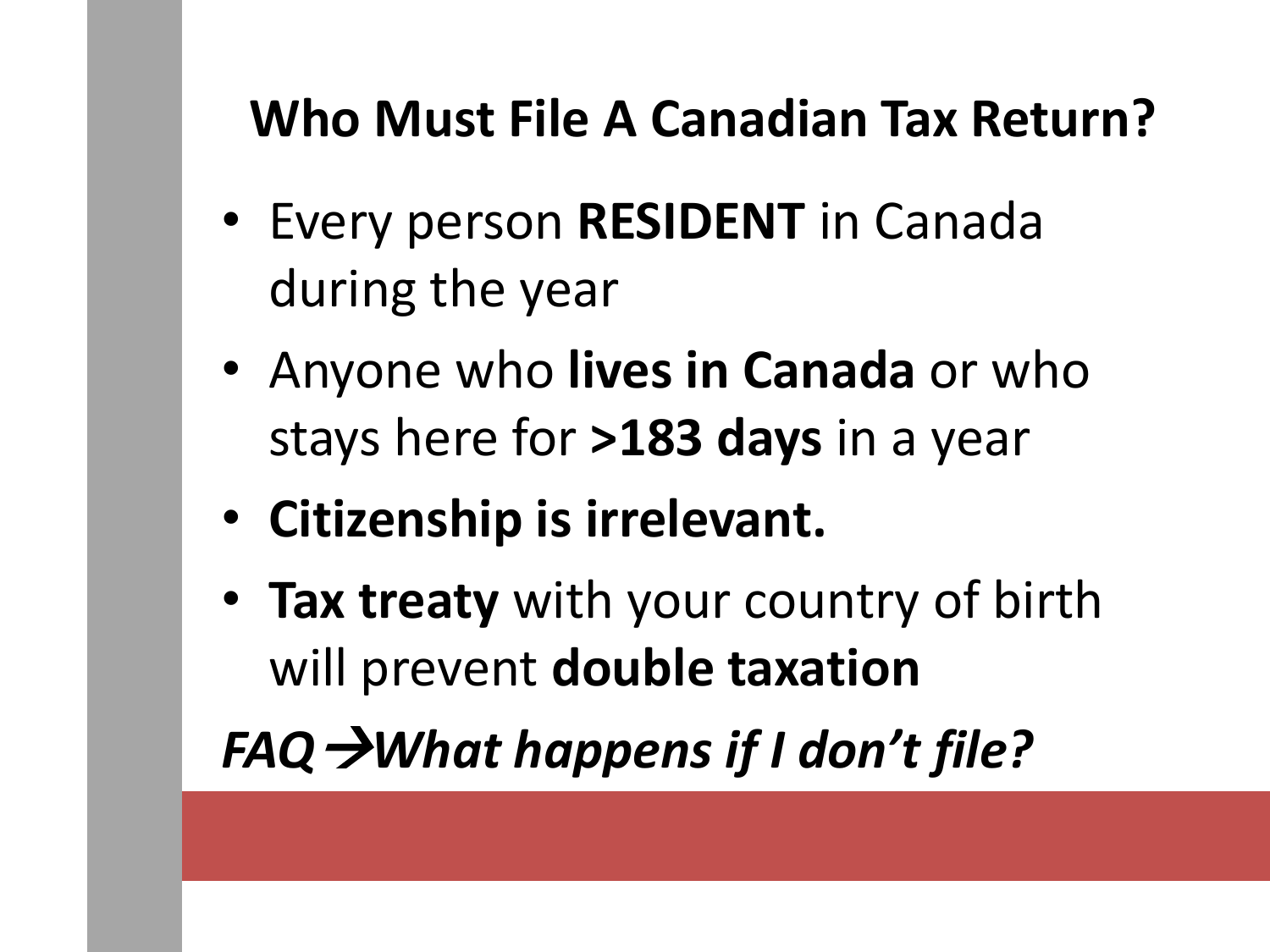#### **What is a Social Insurance Number?**

# • Identification Number Needed to file an Income Tax Return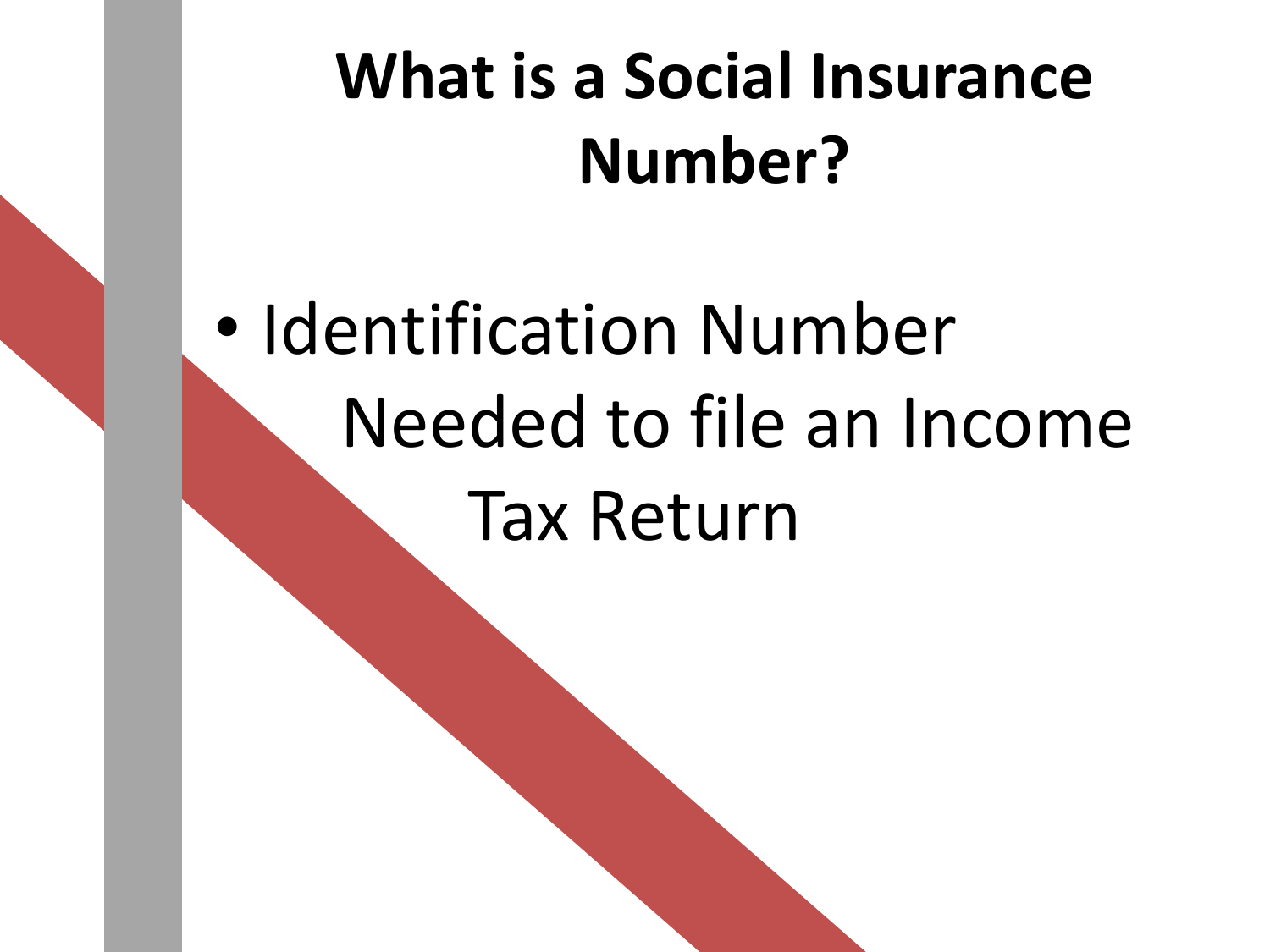### **Two Scenarios:**

- You are eligible for a SIN:
- They will provide you with information on the application process!

You are not eligible for a SIN: You have to complete Form T1261 (Application for a Canada Revenue Agency Individual Tax Number (ITN) for Non-Residents.

Link for Form:

http://www.craarc.gc.ca/E/pbg/tf/t1261/RE ADME.html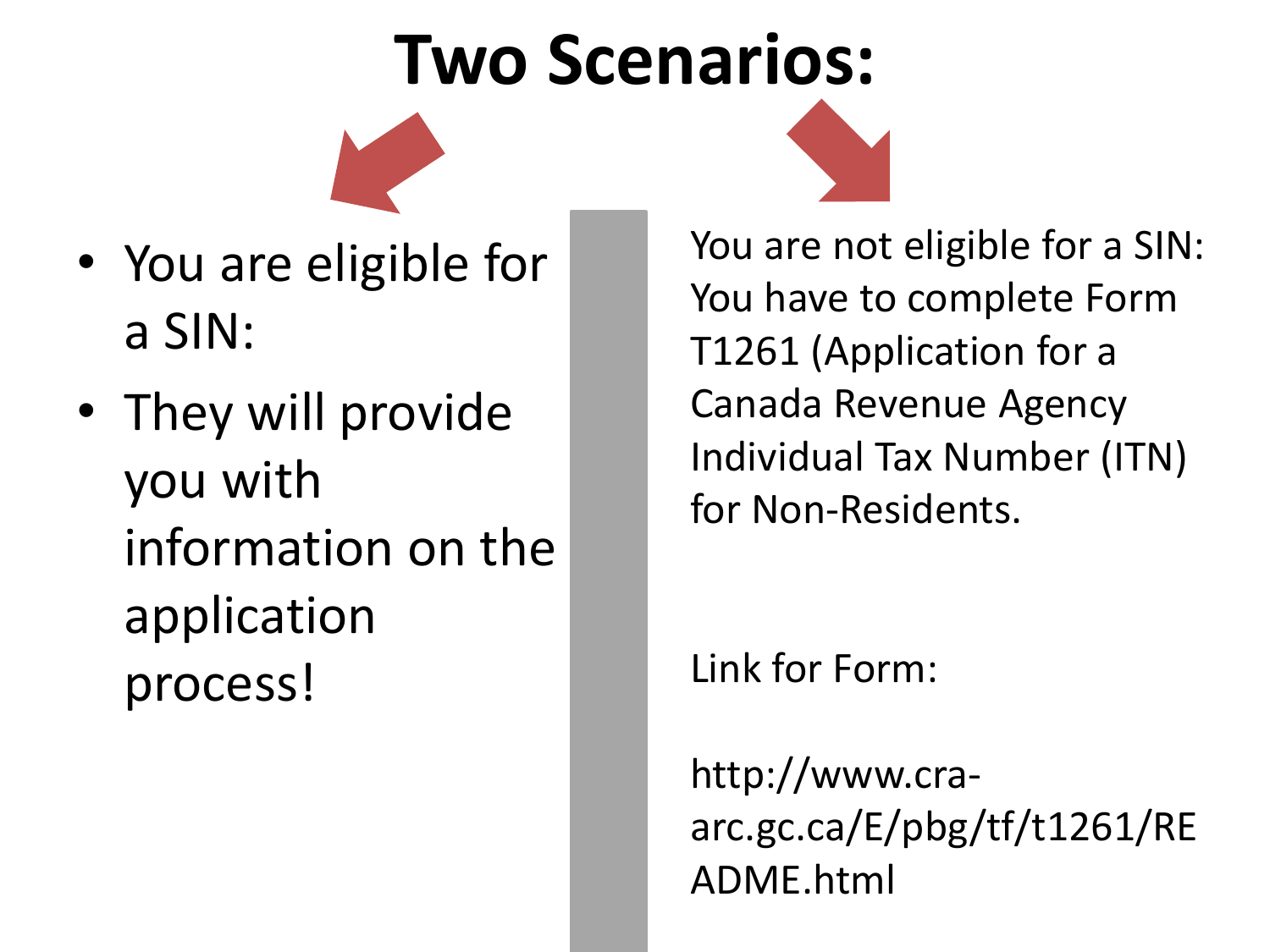## **If you do not have a SIN, follow these steps:**

Contact Service Canada at 1-800-206-7218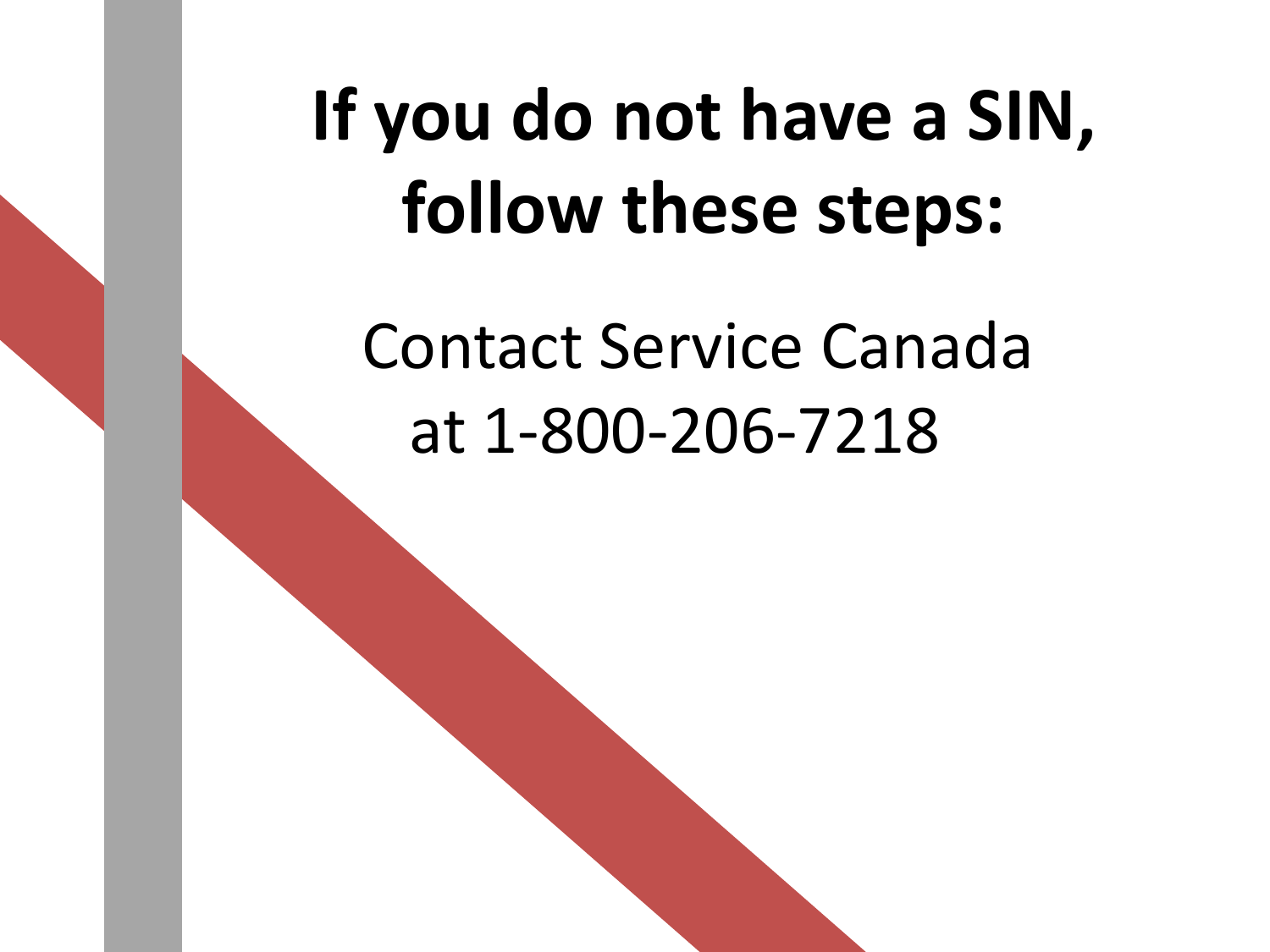# **What Income Do You Include?**

#### **World-wide income:**

- Salary as per T4 slip from your employer
- Investment income as per T3 and T5 slips from the investment company or bank
- Scholarships and bursaries are not taxable income for full-time students

Even if you have **no income,** you can still file a Canadian tax return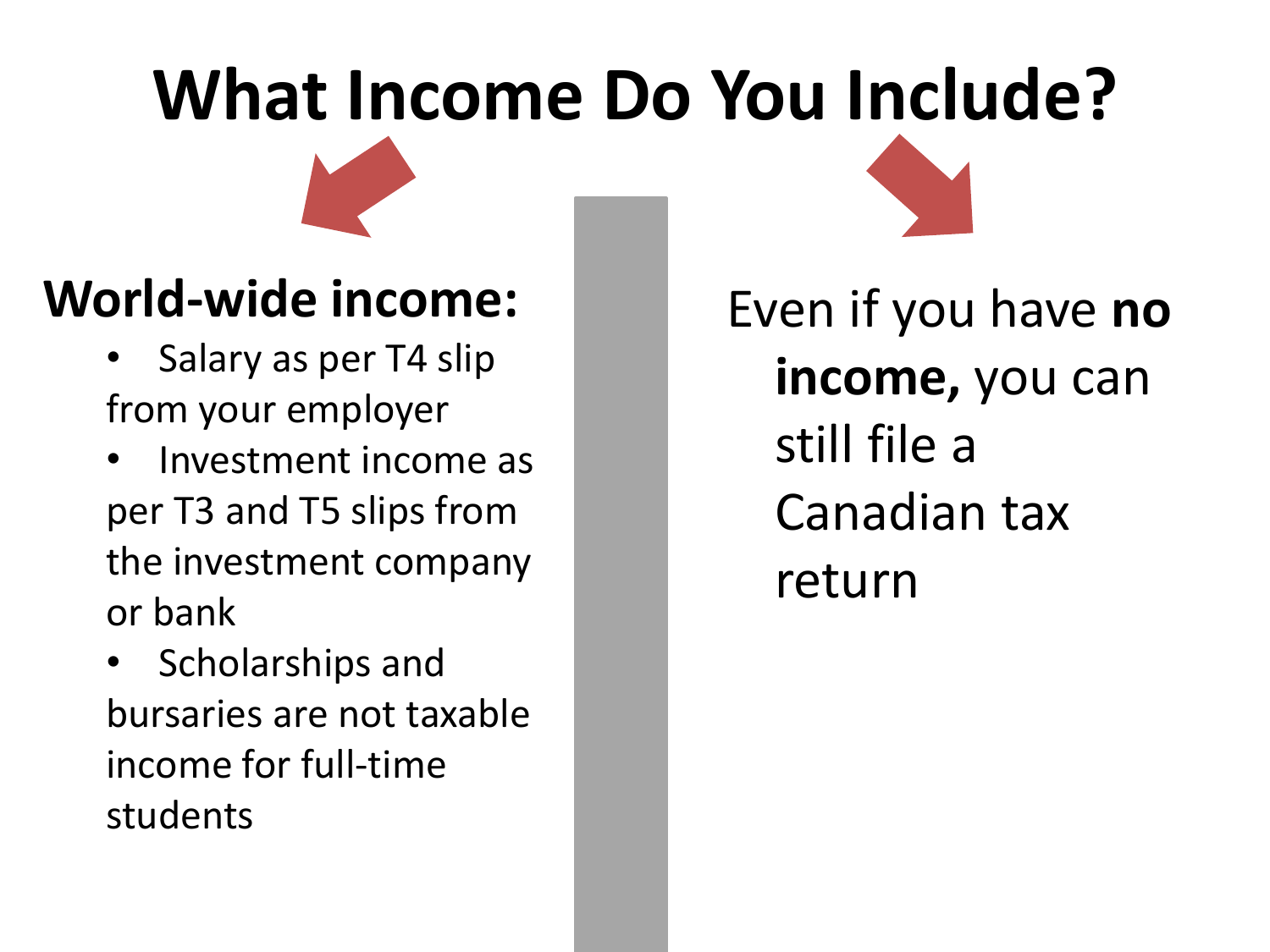## **What Items Can You Deduct?**

- For a salaried employee only expenses certified by the employer
- For the typical student you can claim tax credits:
	- Tuition fees, education and textbook credit. You will need the **T2202A** slip from the university. This credit can be **carried over** to future years if not needed this year. It can also be **transferred** to a supporting Canadian spouse or parent

*FAQ*  $\rightarrow$  Can you deduct rent and food  $\rightarrow$ NO *PERSONAL EXPENSES*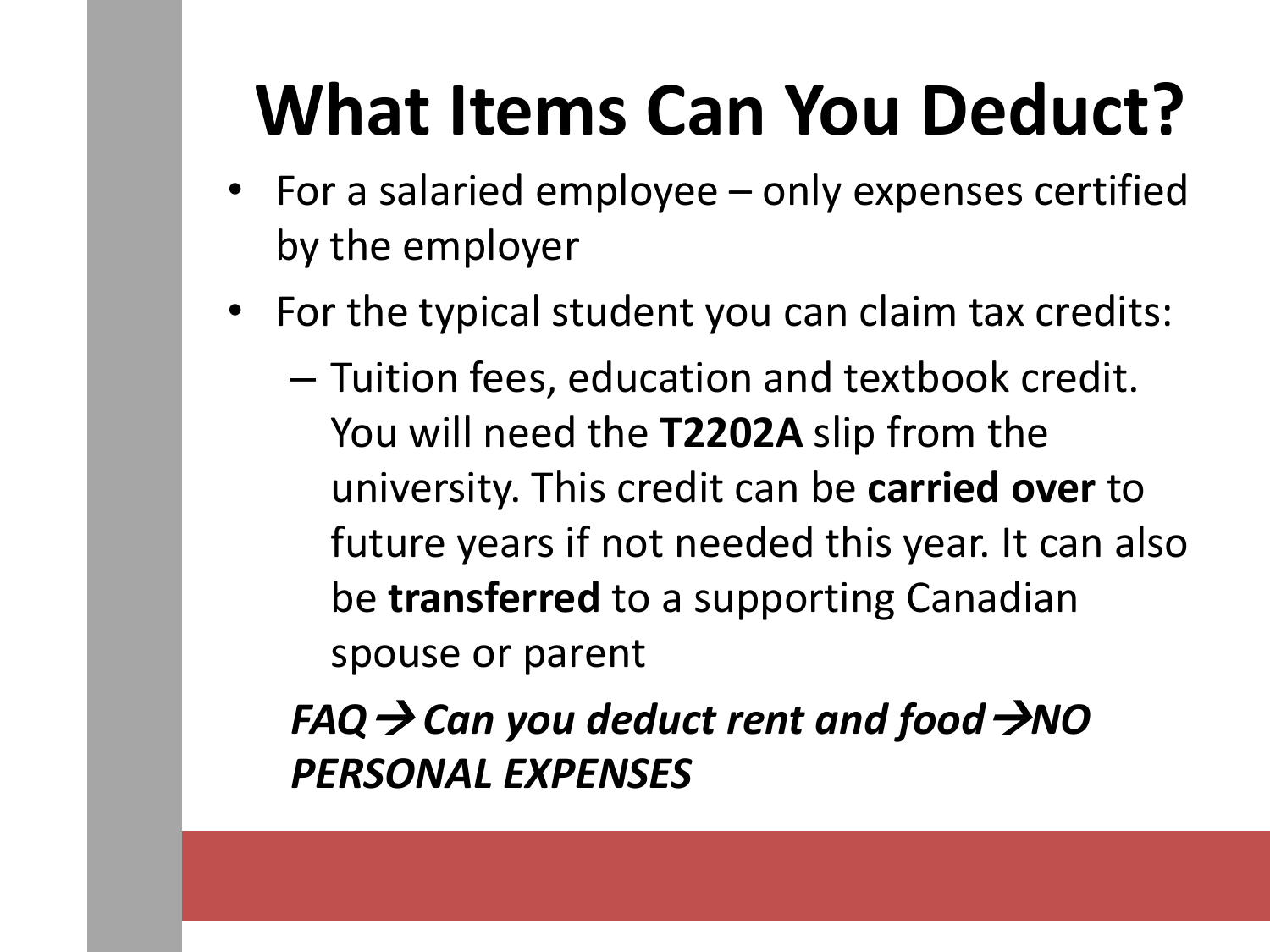## **What Items Can You Deduct?**

- Bus passes 15 % of total amount paid for the year is a tax credit
- Medical and dental expenses could be a tax credit
- Donations given to registered charities is a tax credit

*Note*  $\rightarrow$  *If* you don't have any income, *then the above credits will not be used*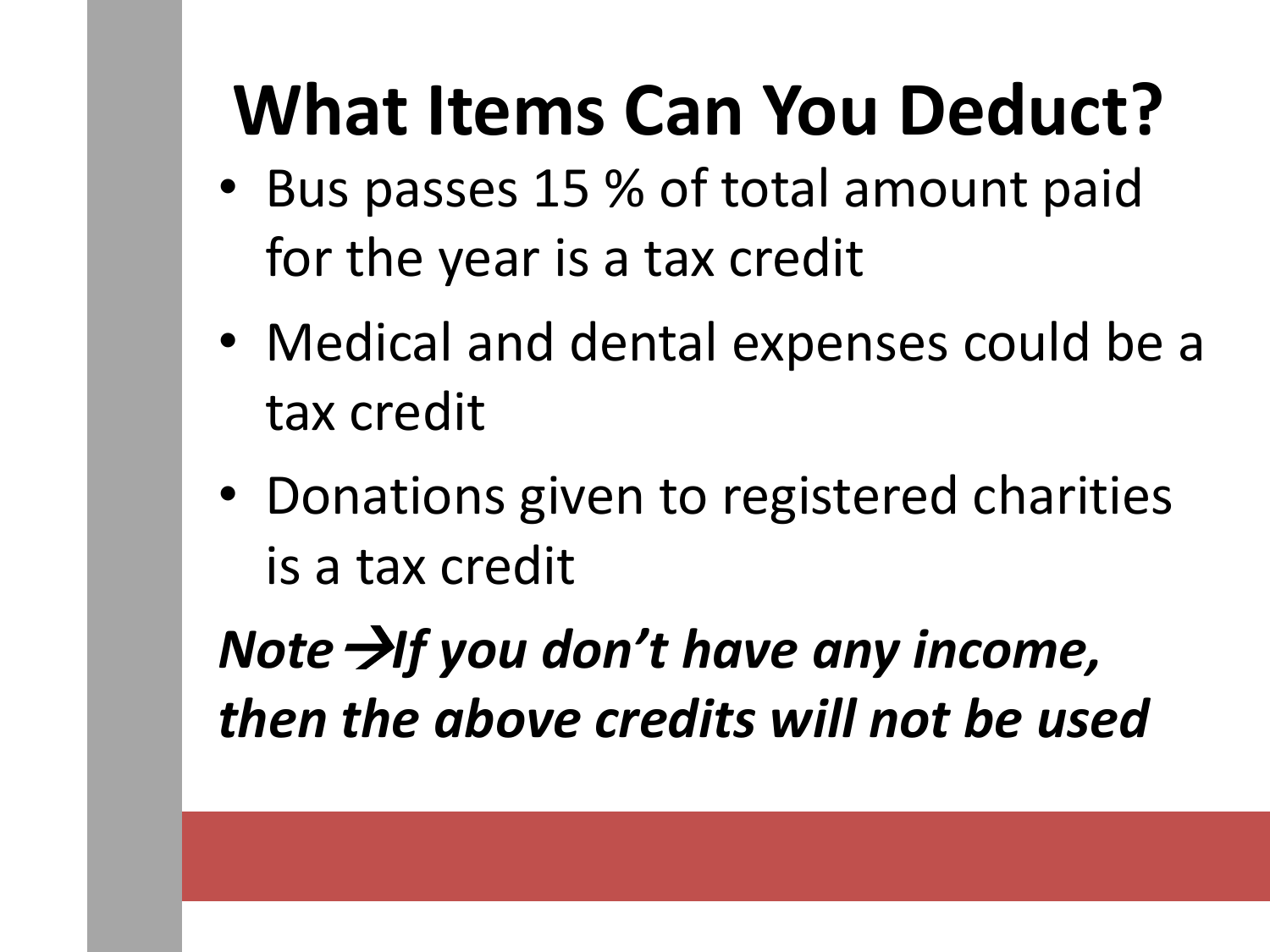## **To claim credit you need to have receipts**

- STM monthly passes
- Doctors, dentists, prescription drugs and insurance
- Donations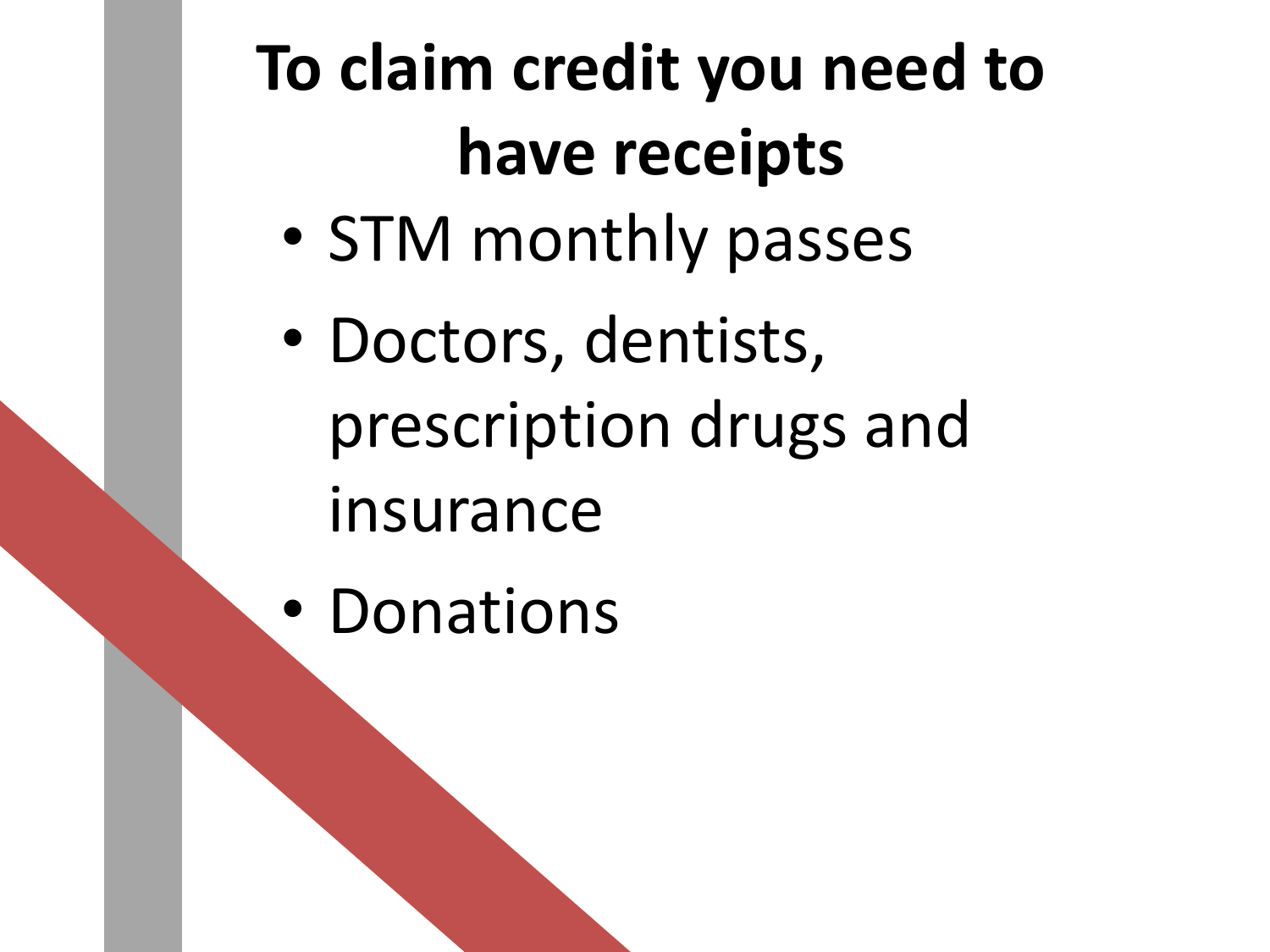## **What Refundable Credits Can I Get?**

- **GST Refunds:**
	- All low-income Canadian residents are eligible
	- You MUST file a tax return
	- Even if you have NO Income, you are still eligible
	- CRA will automatically calculate the amount and send cheques to you in quarterly amounts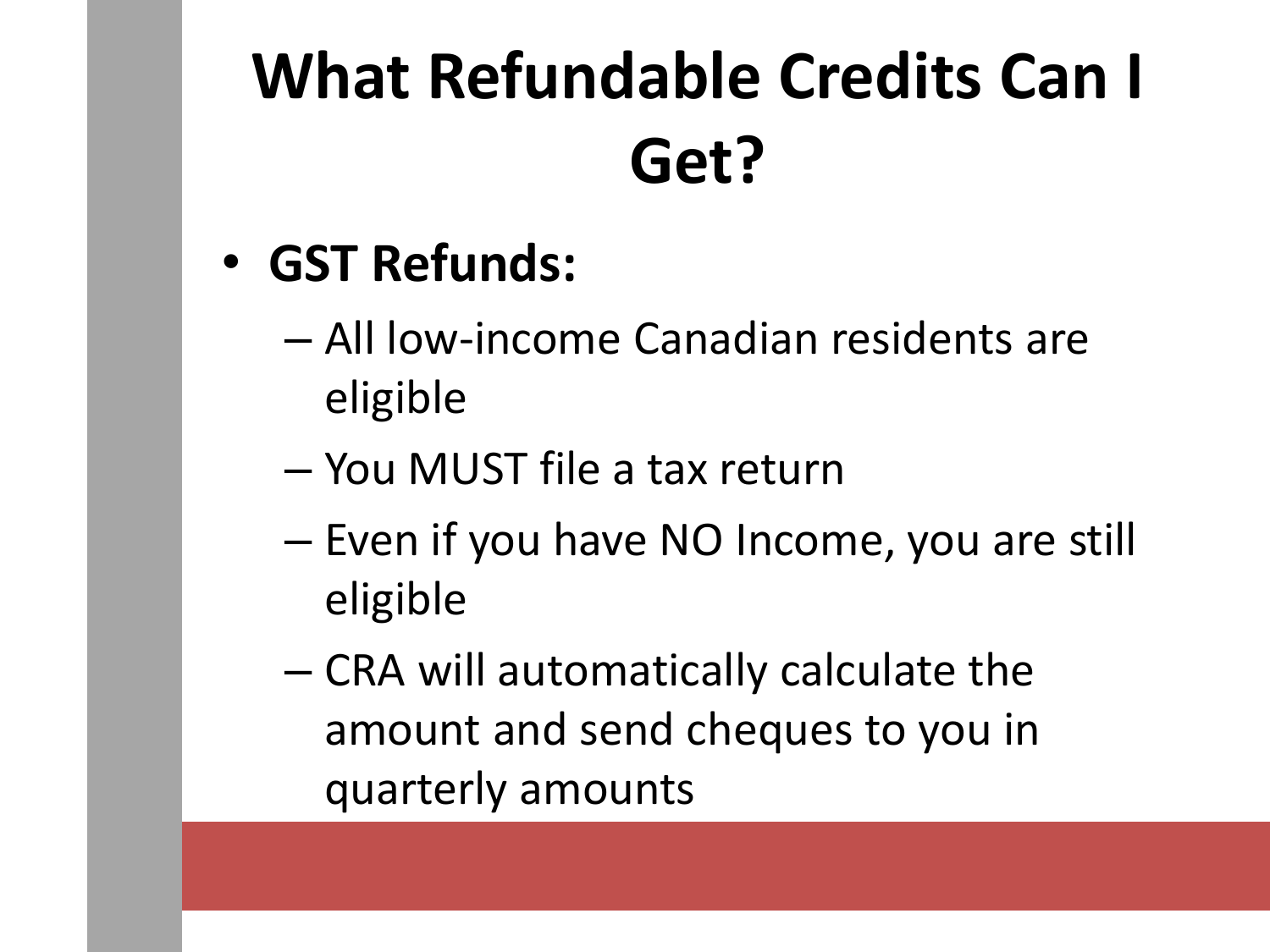### **What Refundable Credits Can I Get?**

- **Quebec Solidarity Tax Credit**
	- For International students, you MUST be a **Quebec resident for at least 18 months**  prior to applying
	- Complete **Schedule D** of the Quebec tax return
	- Must enter data from Releve 31, which must be received from your landlord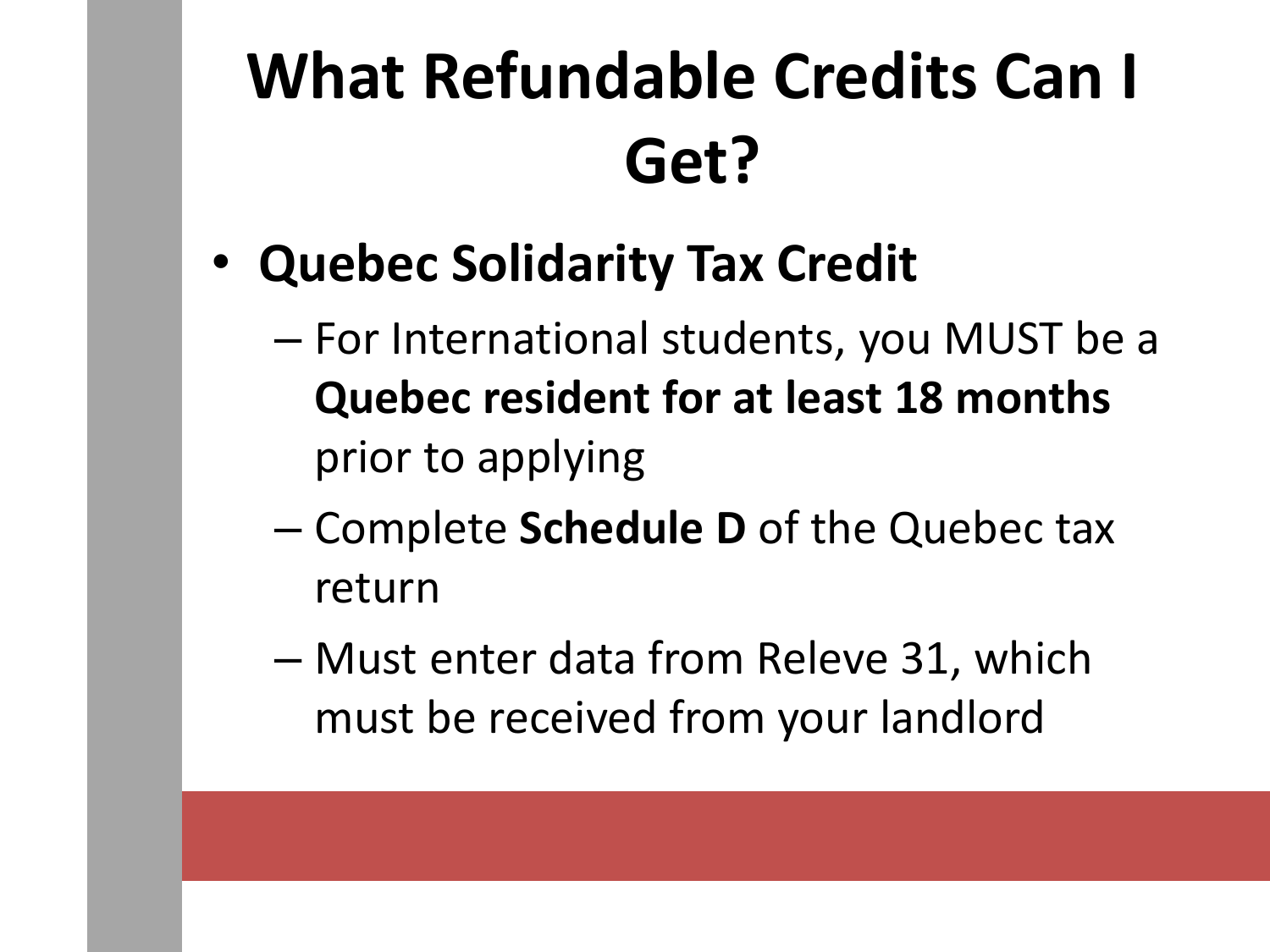#### **What Refundable Credits Can I Get?**

- **Quebec Solidarity Tax Credit**
	- Must register for **direct deposit** by completing form LM-3.Q-V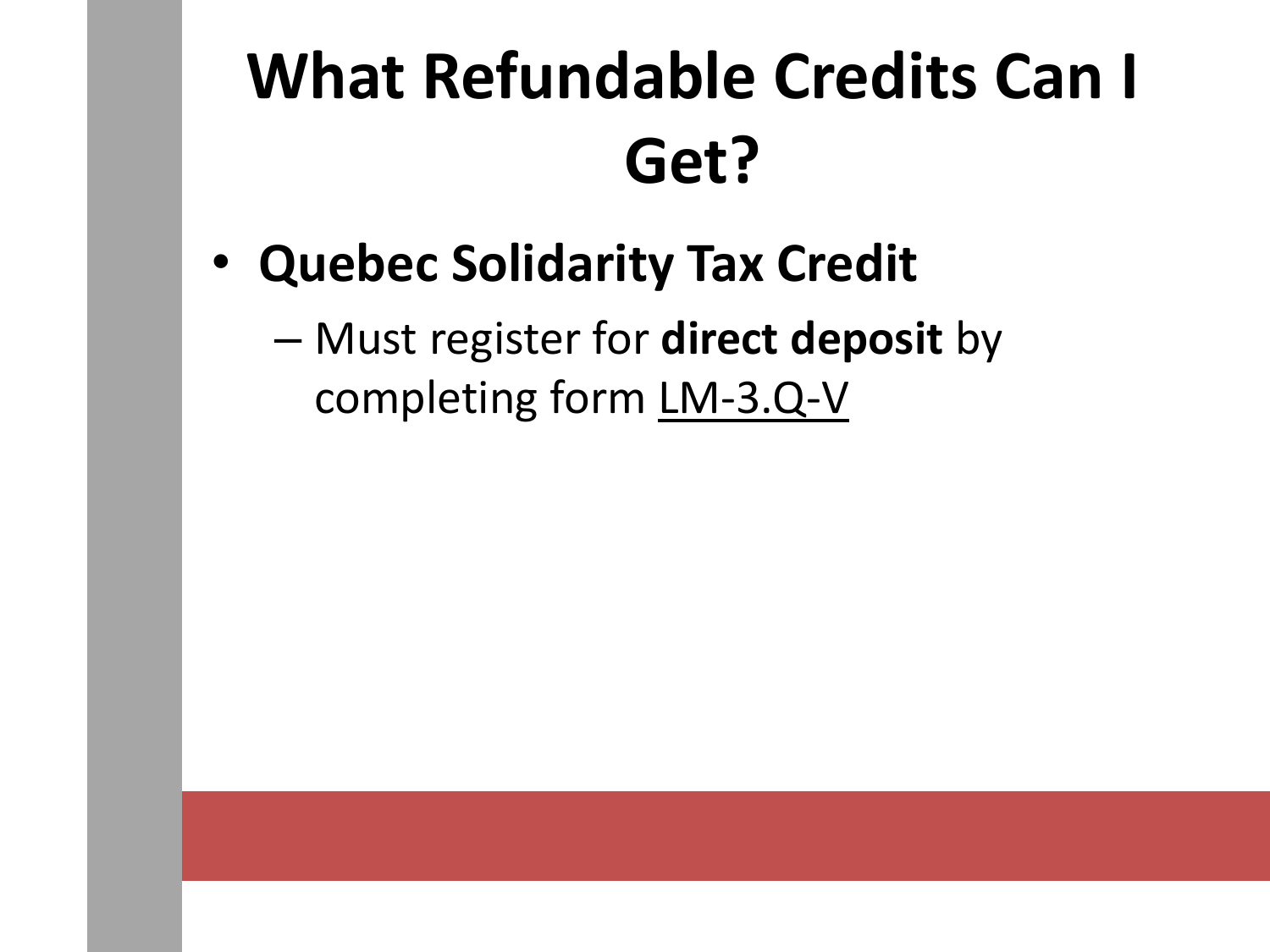#### Contact Information:

| <b>To reach Revenu</b><br><b>Quebec</b>         | 514-864-6299   |
|-------------------------------------------------|----------------|
| <b>To reach Service</b><br>Canada               | 514-864-6299   |
| <b>To reach Canada</b><br><b>Revenue Agency</b> | 1-800-959-8281 |